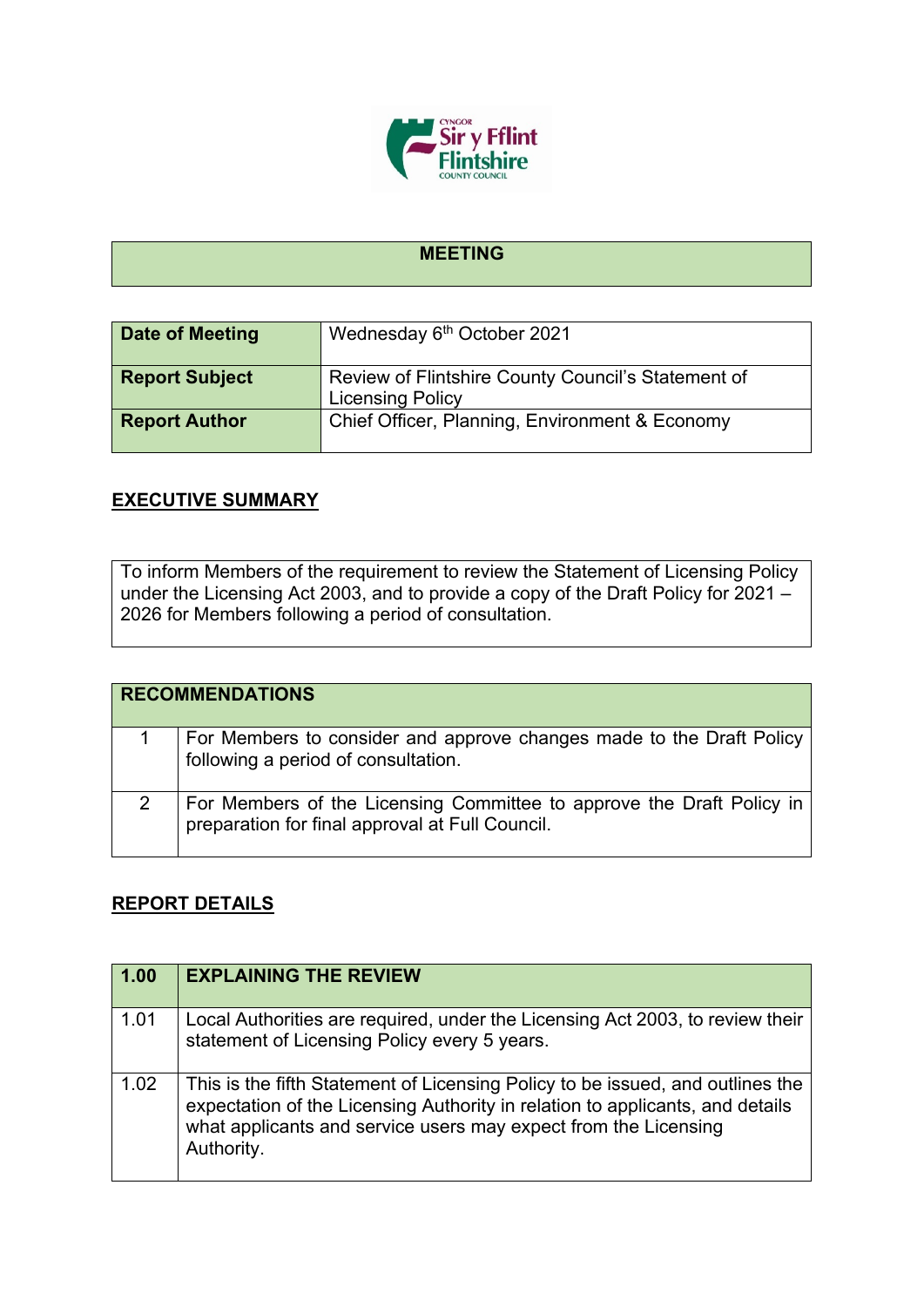| 1.03 | practice.           |                                          | Officers have undertaken a thorough review of the current policy, taking<br>into account any relevant changes in legislation, guidance and good                                                                                                                                           |
|------|---------------------|------------------------------------------|-------------------------------------------------------------------------------------------------------------------------------------------------------------------------------------------------------------------------------------------------------------------------------------------|
| 1.04 |                     | possible - across the region.            | The review was undertaken in partnership with other North Wales Local<br>Authorities, as part of an ongoing effort to achieve consistency – where                                                                                                                                         |
| 1.05 |                     | following consultation are show in blue. | The Draft Statement of Licensing Policy for the period December 2021 -<br>December 2026 is shown at Appendix A in both Welsh and English. For<br>ease, the original changes made are shown in red, and the changes made                                                                   |
| 1.06 | Summary of changes: |                                          |                                                                                                                                                                                                                                                                                           |
|      | Section             | Paragraph                                | <b>Detail</b>                                                                                                                                                                                                                                                                             |
|      | 3.0                 | Introduction                             | Changes to the introduction wording                                                                                                                                                                                                                                                       |
|      | 3.0                 | 3.4                                      | New section relating to the control of drugs                                                                                                                                                                                                                                              |
|      | 3.0                 | 3.8                                      | Note in relation to industry partnership<br>schemes                                                                                                                                                                                                                                       |
|      | 3.0                 | 3.43                                     | Note on engagement with Public Health                                                                                                                                                                                                                                                     |
|      | 16.0                | 16.1                                     | Note on the Wellbeing of Future Generations<br>Act                                                                                                                                                                                                                                        |
|      | Appendix<br>D       | Immigration<br>Act                       | Note the responsibilities under the immigration<br>Act                                                                                                                                                                                                                                    |
|      |                     |                                          |                                                                                                                                                                                                                                                                                           |
| 1.07 |                     |                                          | The consultation process is detailed in section 3.0 below.                                                                                                                                                                                                                                |
| 1.08 | Appendix B.         |                                          | Two responses were received in respect of the consultation, from a<br>representative of Public Health Wales, and a representative for Premises<br>Licence Holders The details of the consultation responses and the<br>Licensing Authority's consideration of those responses is shown at |

| 2.00         | <b>RESOURCE IMPLICATIONS</b>                                                                                                                                                                               |
|--------------|------------------------------------------------------------------------------------------------------------------------------------------------------------------------------------------------------------|
| $\vert$ 2.01 | The policy will replace the existing policy, and as preparation of the<br>document and consultation have already been carried out, it is not thought<br>that there would be further resource implications. |

| 3.00 | <b>CONSULTATIONS REQUIRED / CARRIED OUT</b>                                                                                                                                                                                                                                                                                                      |
|------|--------------------------------------------------------------------------------------------------------------------------------------------------------------------------------------------------------------------------------------------------------------------------------------------------------------------------------------------------|
| 3.01 | Before determining the policy, the Licensing Authority is required to consult<br>with the following:<br>• The Chief Officer of Police for the Licensing Authority's area;<br>• The Fire and Rescue Authority for that area<br>• Such persons as the Licensing Authority considers to be<br>representative of holders of:-<br>❖ Premises Licenses |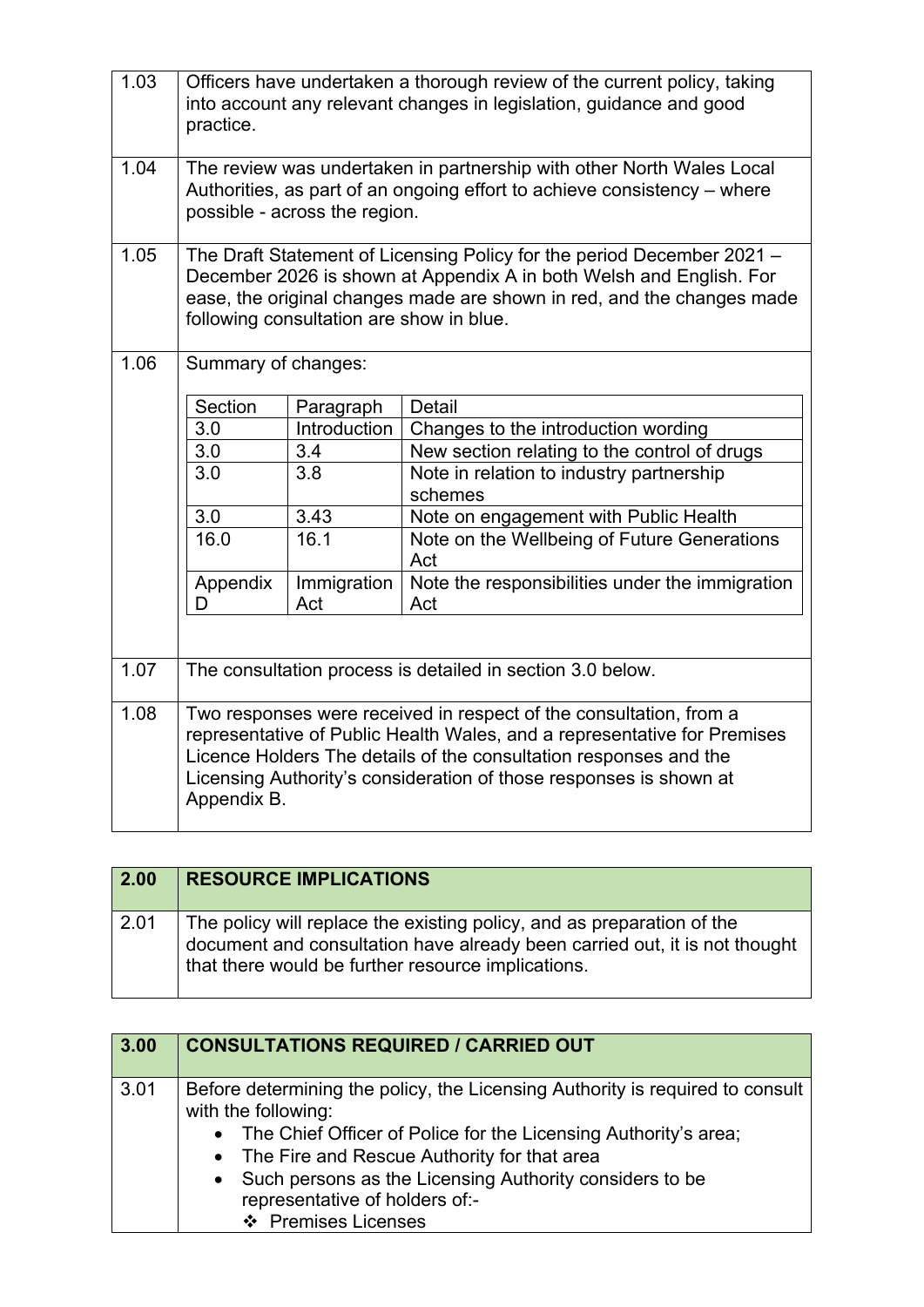|      | ❖ Club Premises Certificates:                                                |
|------|------------------------------------------------------------------------------|
|      | ❖ Personal Licenses                                                          |
|      | issued by that Authority;                                                    |
|      |                                                                              |
|      | • Such other persons as the Licensing Authority considers to be              |
|      | representative of business and residents in the area.                        |
|      |                                                                              |
|      | The consultation opened on 18th August 2021 until 30th September 2021.       |
|      |                                                                              |
| 3.02 | The Licensing Authority consulted with:                                      |
|      |                                                                              |
|      | All responsible authorities (including Police and Fire Service)<br>$\bullet$ |
|      | Representatives of holders of premises licenses, club premises<br>$\bullet$  |
|      | certificates and personal licence holders                                    |
|      | • All County Councillors                                                     |
|      |                                                                              |
|      | • All Community Councils                                                     |
|      |                                                                              |
|      | Details of the consultation were published on Flintshire County Council's    |
|      | website, and a notice was placed in reception at County Hall, Mold.          |
|      |                                                                              |
|      |                                                                              |

| 4.00 | <b>RISK MANAGEMENT</b> |
|------|------------------------|
| 4.01 | Not applicable         |

| 5.00 | <b>APPENDICES</b>                                                                                              |
|------|----------------------------------------------------------------------------------------------------------------|
| 5.01 | Appendix A – Draft Statement of Licensing Policy 2021 – 2026<br>Appendix B - Summary of consultation responses |

| 6.00 | <b>LIST OF ACCESSIBLE BACKGROUND DOCUMENTS</b>                                                                                 |
|------|--------------------------------------------------------------------------------------------------------------------------------|
| 6.01 | <b>Contact Officer: Gemma Potter - Team Leader</b><br>Telephone: 01352 703371<br><b>E-mail:</b> gemma.potter@flintshire.gov.uk |

| 7.00 | <b>GLOSSARY OF TERMS</b>                                                                                                                                                                |
|------|-----------------------------------------------------------------------------------------------------------------------------------------------------------------------------------------|
| 7.01 | <b>Statement of Licensing Policy: a document the Licensing Authority are</b><br>required to produce every five years to outline the Council's expectations<br>in relation to Licensing. |
|      | <b>Licensing Authority: Flintshire County Council's Licensing Team,</b><br>responsible for key decisions in relation to Licensing.                                                      |
|      | <b>Premises Licence:</b> a licence to allow for regulated licensable activity to<br>take place on premises such as public houses.                                                       |
|      | <b>Club Premises Certifcate:</b> a licence for regulated licensable activity in a                                                                                                       |